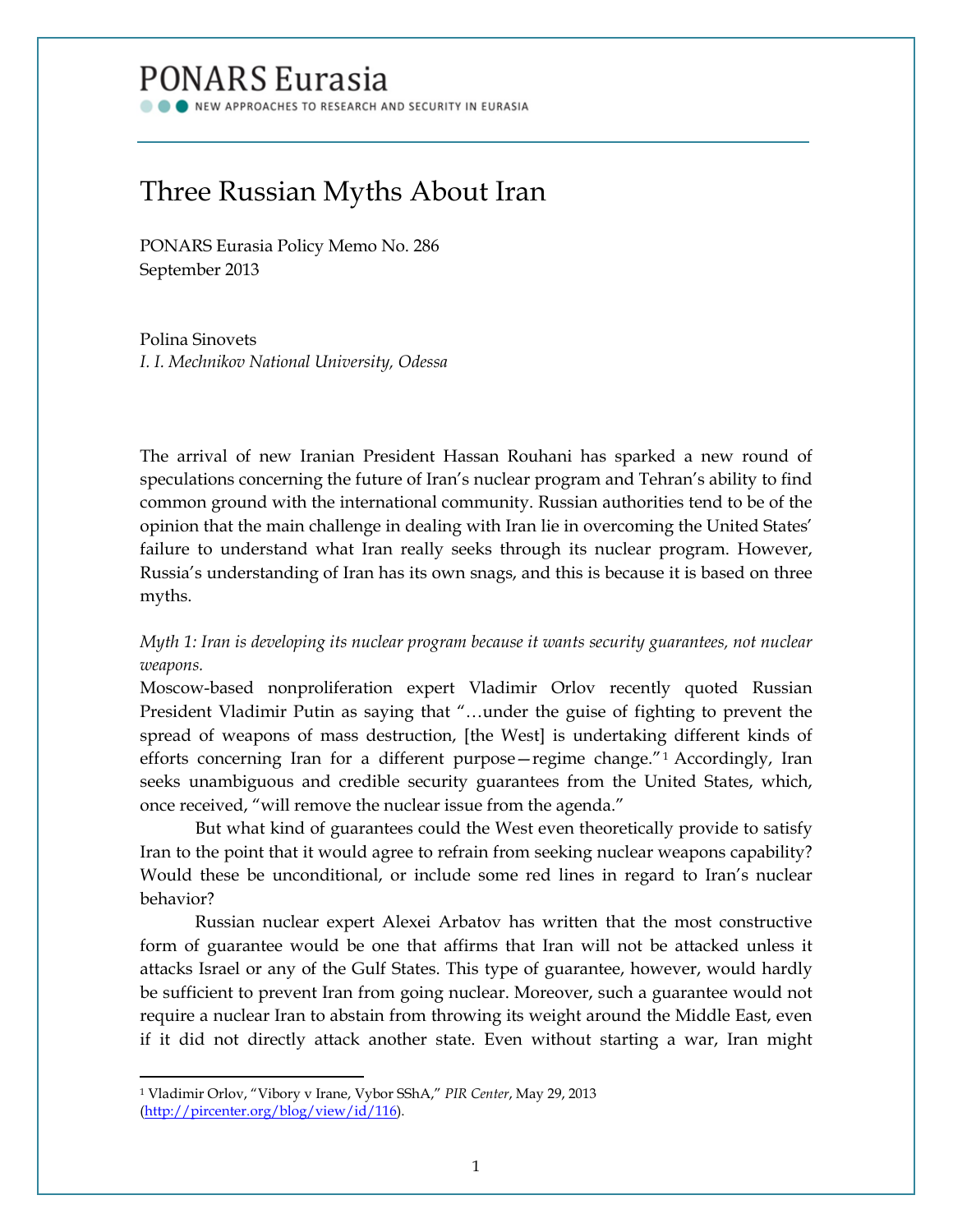provoke others, in particular Israel, into aggression. Such a security guarantee can therefore even be potentially damaging.

Of course, the idea of providing guarantees is viable only if Tehran really is focused on security. It is not a secret that Iran's Supreme Leader Ayatollah Khamenei associates Iran's nuclear program with the country's independence and scientific development. Why should Iran freeze uranium enrichment or limit its nuclear program if it is a symbol of the state's future greatness and prosperity? This situation is somewhat analogous to that of India, which has also tied its nuclear weapons program to national goals. In the words of India's Prime Minister Atal Bihari Vajpayee, nuclear tests "have given India *Shakti* [empowerment], they have given strength, they have given India selfconfidence," even as new security concerns were emerging at the time of India's nuclear testing in 1998.<sup>[2](#page-1-0)</sup>

If security concerns are also not Iran's main concern and instead just a pretext to justify the development of its nuclear program, this pretext has been generously supported by Russian experts and politicians. Recall that in 2008, Iran made a public statement that it does not need any international security guarantees that would deny it the development of its nuclear program. In particular, then-Iranian Ambassador to Russia, Gholamreza Ansari, said, "When they tell us about security guarantees to Iran, we don't understand anything in this, as we don't need this."[3](#page-1-1) This was a statement Moscow preferred to ignore.

#### *Myth 2: Iran is Russia's potential ally.*

 $\overline{\phantom{a}}$ 

This myth is quite popular in Russia, coming from a range of experts, journalists, and bloggers. Iran is often depicted as Russia's natural ally, with common interests and values and ready to counterbalance American influence. This idea has gained even more traction with the crisis in Syria, in which Russians and Americans are politically supporting opposing camps. There is even a special "community group" on the social media website *Vkontakte* with the label "Iran is our main ally in the struggle with the United States."

When Russia's permanent representative to NATO, Dmitry Rogozin, said that "Russia regards any military actions against Iran as a threat to its interests," some Russian journalists interpreted this as a demonstration of Moscow's intent to support Iran in case of a major conflict in the Middle East.[4](#page-1-2)

Tehran is aware of the Russian mood. Analyzing relations between Russia and the United States, Iranian experts predicted that the Russian leadership would soon get tired of the "reset" policy and would not permit Washington to act unilaterally in the Middle East, especially on Iranian and Syrian issues.

<span id="page-1-0"></span><sup>2</sup> George Perkovich, *India's Nuclear Bomb: The Impact on Global Proliferation,* Berkeley: University of California Press, 1999.

<span id="page-1-1"></span><sup>3</sup> "Posol Irana: garantii bezopasnosti nuzhny ne nam a SShA," May 16, 2008 [\(http://top.rbc.ru/politics/16/05/2008/167680.shtml\)](http://top.rbc.ru/politics/16/05/2008/167680.shtml).

<span id="page-1-2"></span><sup>4</sup> "I Kitay i Rossiya yavliayutsia silnimi soyuznikami Irana," *Newsland*, January 18, 2012 [\(http://newsland.com/news/detail/id/868447/\)](http://newsland.com/news/detail/id/868447/).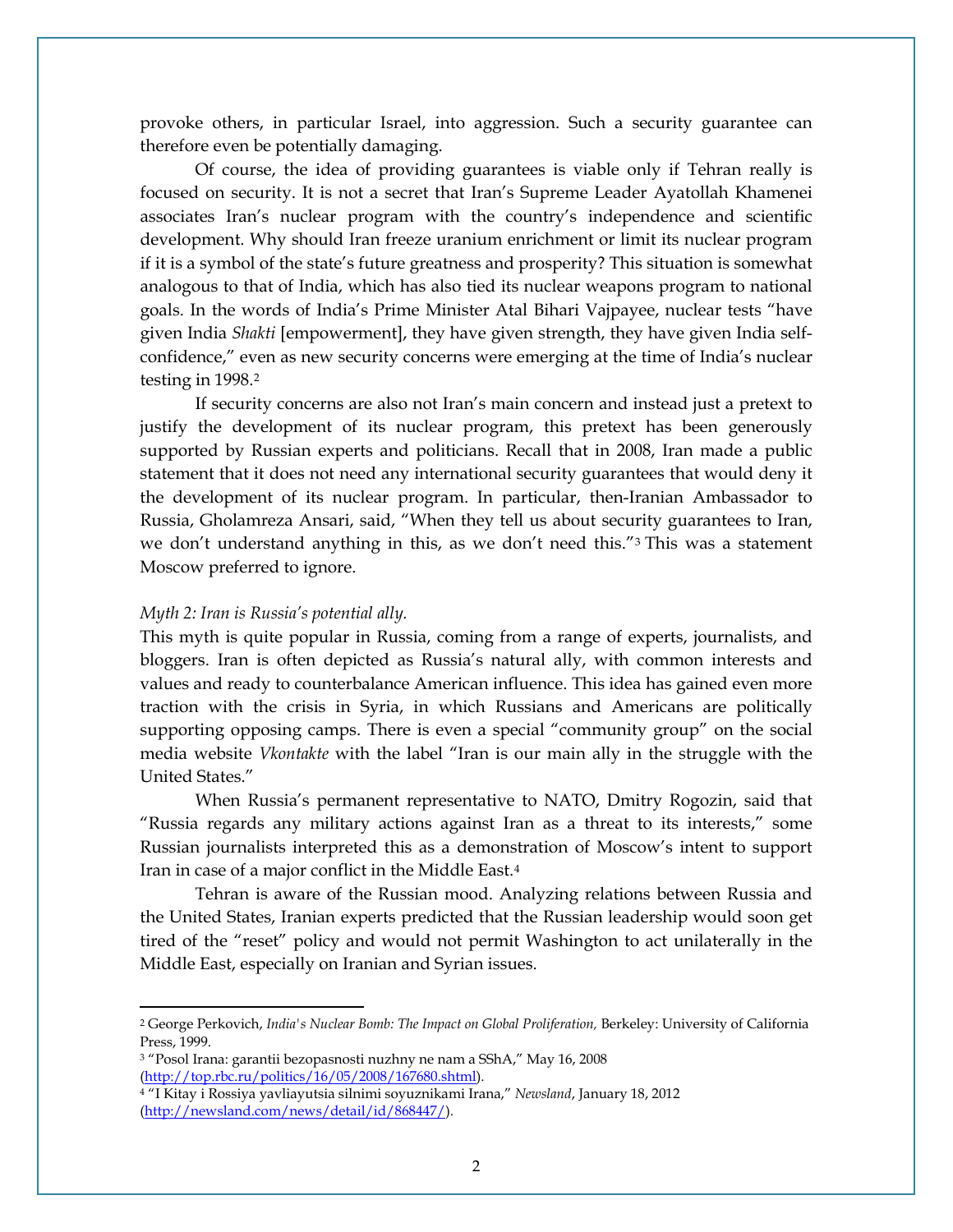This myth is largely built on wishful and ideological Cold War-type thinking. Iran's leadership has been highly adept at maintaining a geopolitical balance, often exploiting Russian sentiment in order to block any comprehensive UN Security Council resolution opposed to the development of Iran's nuclear program. At the same time, Iran often supports ideas and values that are contradictory to Russian interests. For example, in official Iranian mass media, Chechnya is often presented as an Islamic state integrated into Russia by force and struggling for its independence. And even as Iran is happy to have Russia as its advocate in the UN Security Council, it refuses to rely on Moscow on central issues like uranium enrichment.

## *Myth 3: After the Iranian presidential elections of 2013, we could see a breakthrough in negotiations.*

President Rouhani has a reputation as a moderate and a critic of his predecessor's excessive aggressiveness and inability to find a common language with the West. Some Russian experts even consider that the change of president from Mahmoud Ahmadinejad to Rouhani will be damaging for Russian interests. Rouhani is regarded as someone who aims at building a better dialogue with the West which, de facto, means having a negative impact on relations with Russia. Moreover, at the beginning of the 2000s, Rouhani was Iran's chief negotiator on nuclear issues and eventually agreed to suspend the uranium enrichment program and allow tougher IAEA inspections of Iran's nuclear facilities. In his first post-election press conference, Rouhani said, "[o]ur nuclear programs are completely transparent. But we are ready to show greater transparency and make clear for the whole world that the steps of the Islamic Republic of Iran are completely within international frameworks."[5](#page-2-0)

Such a statement can be interpreted in different ways, however. It might mean that Rouhani is prepared to make certain concessions concerning Iran's nuclear program, but it could also mean that he will concentrate his efforts on establishing the legal grounds for Iran's nuclear rights. Either way, Tehran will try to exploit the "constructive" and "flexible" image of its new leader to weaken international sanctions without any major shift in its nuclear program like limiting uranium enrichment or providing full access to the IAEA. Also, even by the most optimistic estimates of the Iranian weapons program, according to which it was halted in 2003, Rouhani would still have been part of the team that actively pursued its development. It is also important to remember that Ayatollah Ali Khamenei has led Iran for almost twenty-five years—with both conservative and more liberal presidential administrations that have shepherded the state's nuclear program through periods of confrontation and détente up to the creation of the full fuel nuclear cycle. Iranian presidents might be responsible for the state's tactics with the international community, but Khamenei is the one who sets the state's strategy.

 $\overline{\phantom{a}}$ 

<span id="page-2-0"></span><sup>5</sup> "Rohani says Iran is ready to show 'greater transparency' on nuclear program," *The Jerusalem Post*, May 17, 2013 [\(http://www.jpost.com/Iranian-Threat/News/Rohani-says-Iran-is-ready-to-show-greater](http://www.jpost.com/Iranian-Threat/News/Rohani-says-Iran-is-ready-to-show-greater-transparency-on-nuclear-program-316823)[transparency-on-nuclear-program-316823\)](http://www.jpost.com/Iranian-Threat/News/Rohani-says-Iran-is-ready-to-show-greater-transparency-on-nuclear-program-316823).